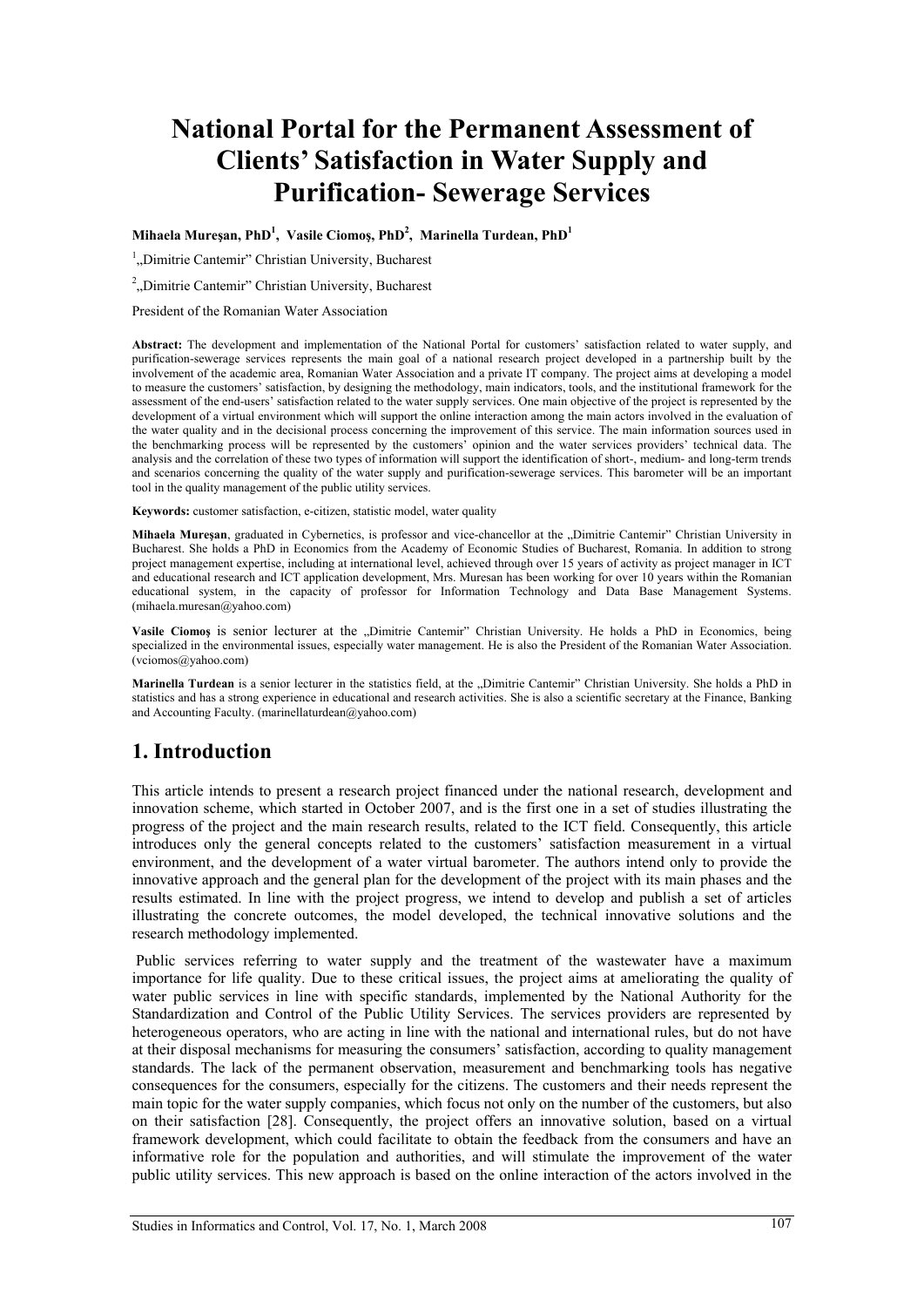water public services as providers, quality monitors, end users, increasing the transparency by stimulating the pro-active behavior of the consumers. The end users are invited to fill in various online questionnaires in order to express their opinions and views in an objective way, without any political and subjective influences (including political preferences, personal frustrations, incidental events etc.), which can provide adequate information for the deep analysis and followed up by accurate decisional processes [6].

The proposed frame will represent a virtual water barometer which will indicate the real situation for water quality services, contributing through various tools to automatically provide some actions, such as: warning the population and the authorities in case of water system malfunctioning, generating alerts in case of accidents in normal water supply service etc., contributing to the decrease of certain risks referring to the health condition of the population and other negative consequences which can affect the life and/or the environment.

#### **2. E-water Barometer Platform**

The development of the virtual water barometer as a national portal providing important information for various stakeholders involved in the water public services meet the important actual requirements concerning the quality of the utility public services and the online interaction and networking between citizens and public authorities, in order to facilitate the access for certain public services and to improve their quality. It is important to highlight that this approach is needed especially in the water supply services, which represent a critical vital resource.

The development of an e-Water Barometer Platform is an innovative solution for an integrated national perspective and also for the local/regional administration. The new information and communication technologies have a significant contribution to the efficiency and the quality of the local authorities' activities. This approach integrates various dimensions of the water services framework to be applied in the design of the e-Water Barometer Platform, such as: the users' view, the processes perspective and the technical aspects.

The project is complex and has an interdisciplinary character. On one side is the technical approach focused on the development of advanced informatics systems for e-services [3] and services for the citizens (e-citizen), in line with the Information Society Advisory Group (ISTAG) vision of creating ambient, intelligent, virtual public services [23]. On the other side it is the social, safety, hygienic and comfort perspective as component of the quality of living. This perspective generate the idea of the design of a perception indicators package, obtained through statistical processing and measuring the citizens' satisfaction and non-satisfaction feelings related to the quality of the water supply and sewerage services, eliminating the subjective feelings. The objective indicators of the National Authority for the Standardization and Control of the Public Utility Services will be correlated with the results of the survey, in order to generate an important feedback for the providers, public authorities and end-users.

The statistic processing of the information will be an efficient tool of the quality management for the local administration and water services providers.

In spring 2007, the European Council highlighted the importance of the synergy between the research communities and those able to transform research results into innovating services and products ensuring the sharing of knowledge among all partners involved. One of the major goals of the project is to facilitate the cooperation between the academic environment, the business environment and the area of water public services providers (the Water Companies and their associative structure – Romanian Water Association - RWA), for the identification of certain innovative solutions in the benefit of the citizens, leading to the raise of the living standard. Romania, according to the Adherence Treaty signed in Luxemburg 2000, agreed to adopt the requirements stipulated in the European Union Directives, regarding the quality of drinking water used by the consumer, and the quality of the purified water from the overflow. Within the pre-accession process, our country adopted the EU acquis, implemented through Law No. 311/2004 for amendments and completion of Law No. 458/2002 regarding the quality of drinking water; HG No. 974/2004 for the approval of "The Norms for supervision, sanitary inspection and monitoring of the quality of drinking water and of the procedure for sanitary authorization of the production and distribution of the drinking water''; HG 352/2005 which modifies and completes HG/188/2002 for the approval of norms regarding the recycle conditions of the used waters, the norms regarding the dimension and the frequency of samples taken for analysis from surface waters representing drinking water (NTPA 014), in line with the European Directive No.98/83/EC regarding the quality of water used for human consumption and of the European Directive 91/271/EC concerning the purification of waters in urban areas.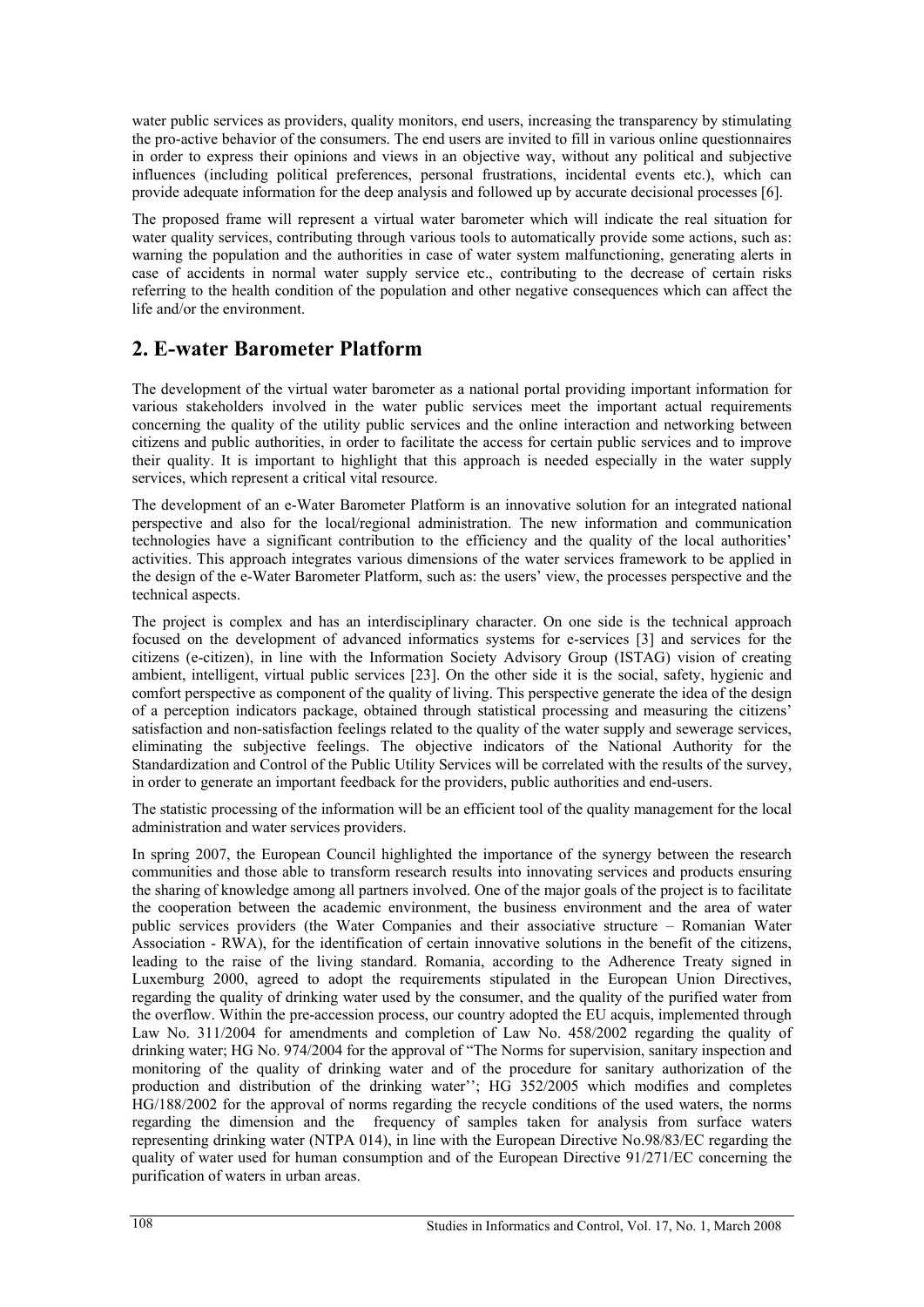The development of the surveys concerning the consumers' satisfaction related to various public services is a constant approach of the European Commission, which develops on regular basis the Euro- Barometer survey for the evaluation of the end-users opinion towards the utility public services [9], [10], [18].

All over the world such surveys were organized in order to estimate the customers' satisfaction toward water services. In France, Eau de Paris, has created a customer network, involved in a bimonthly survey, concerning the quality of the drinking tap water in Paris [29]. In the USA, the Environmental Protection Agency (EPA) performs regular surveys concerning the drinking water, being responsible for the safety of the water system. EPA and water systems must provide customers with relevant information about the safety of their drinking water empowering citizens to make informed choices. Focus groups, public comment periods, and surveys are some of the many tools the Agency uses to understand public attitudes, trends, and assess consumer awareness of drinking water issues [30].

There is a wide range of quality indicators (organoleptical, biological and physical  $\&$  chemical) which can be measured within the specialized laboratories, the water companies and the Ministry of Health based on specific standards and procedures conferring them a high level of objectivity. The indicators reflecting the quality of the public services for water supply, sewerage and purification (service facility access, the service providers' speed reaction, the quality of the intervention, the ratio price quality and the transparency level) are not settled and the procedures of monitoring them are not yet defined and implemented on a regular basis. The standard ISO 9001 regarding the quality management, which is under implementation at the main operators for public services for water supply and sewerage public services, is requesting new instruments for achieving a feedback from the end-users (measuring the customer satisfaction). However, for the moment, there are few instruments and places, where analysis and evaluation of this kind are performed and concrete results achieved. The core of the project is to offer an efficient solution for the lack of information concerning the end users' opinion, to calculate significant indicators illustrating the consumers' view on a regular basis in a virtual environment, and to share information among the main actors involved in the field. The information flows from and to citizens will determine the local authorities and operators with tasks and responsibilities in water services, to proceed to a re-engineering of the management processes focused on e-citizen paradigm.

### **3. General Context for the Quality of the Water Services Evaluation**

The consumers' satisfaction in the water supply field is a main concern of the international specialized organizations. Therefore, efforts are being made to improve the operators' performances (water companies), in order to reduce exploitation costs and mainly to increase the qualitative level of the provided services. To this end, the number of publications taking, processing and publishing information in this field is increasing. The international community involved in this area is interested in extending the networking process, in order to increase the research potential and to develop benchmarking tools. Thus, Customer Satisfaction Measurement Association™ belonging to Water Utility Benchmarking Association is going to develop the study "Customer Satisfaction Measurement Benchmarking", related to good practices of the top water companies, in the international perspective. The objectives of this study are to identify the most used research techniques, the characteristics of the research process and the possible ways to improve the information management, through computerized tools involved in the selection, sampling, processing, and evaluation of the data.

International Water Association (IWA) accomplishes an annual benchmarking study, which also includes some indicators related to consumers' satisfaction. In 2003 the European Commission started a pilot research: "The development of indicators regarding the consumers' satisfaction", finished in 2005. The intention of the European Commission is to use this methodology for implementing surveys on consumers' satisfaction in the European Union [9], [10].

A relevant positive experience is represented by the Environmental Protection Agency (EPA, USA) which develops the set of health-based standards (over 80 contaminants). These contaminants are regulated in public drinking water systems. The synergy between the political and technical approach contributes in the USA to the increase of the drinking water quality.

At the national level, the greatest operators (ex: AquaTim) started to show interest in the consumers' satisfaction concerning the services provided. Important providers of various water services took part in international programs focused on the research activities concerning the customer satisfaction, which are not unfortunately performed on regular basis. Some surveys were performed in various regions of Romania, such as the Pilot study in Cluj county (Salaj), Pilot Study in Botosani county (under the Small and Medium Towns Infrastructure Development Program, October 2003), the survey concerning the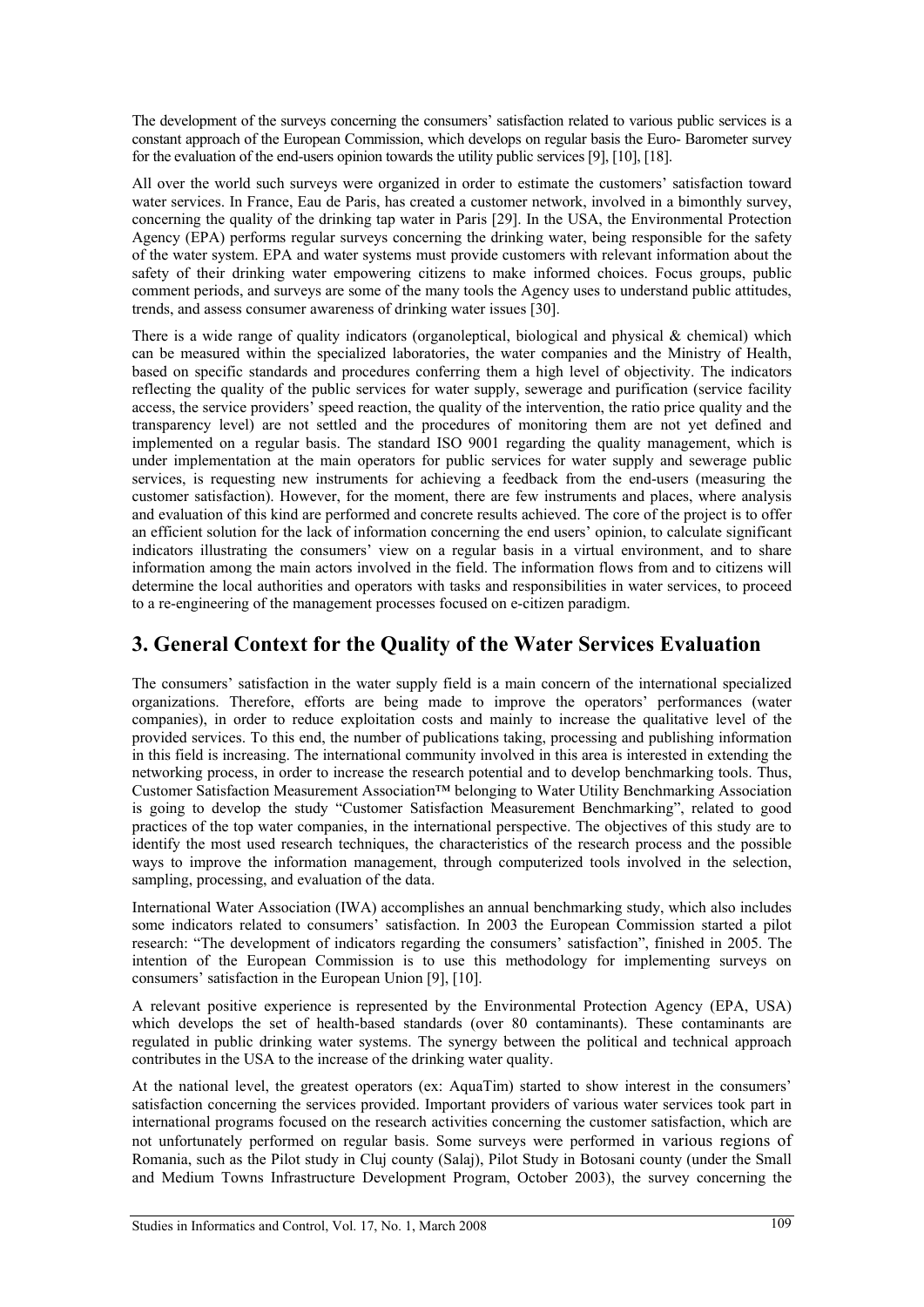"Customers' satisfaction in Ploiesti county", 2002 (coordinator: ApaNova), the survey concerning the "Customers' satisfaction in Iasi city", 2006 (coordinator: RAJAC Iasi). Nevertheless, there is no steady consumers' satisfaction evaluation in Romania, and there is no research study to identify the real situation in the field at a national level. Despite the great interest there are not efficient ways for collecting and processing data. This is the reason for developing the e-Water Barometer, at the national level in order to integrate the views of the stakeholders and to offer valuable information for improving the quality of the water services.

# **4. Main Obectives and the Methodological Approach**

The general objective of the project is to improve the quality of the water supply and purificationsewerage services by implementing new information and communication technologies, based on the ecitizen paradigm, enabling the centralized steady monitoring and evaluation, in order to measure the citizen's degree of satisfaction, as main beneficiaries of these public utility services.

The specific objectives are:

1. Stimulating the pro-active participation of the citizens in the administration and control process of the public service for water supply and sewerage, in order to create a pressure for the service providers to improve and maintain the quality of the services:

2. Improvement of the citizens' online access to specialized information;

3. Improvement of the management systems dealing with the crisis situations, and increasing the security, hygiene and comfort of living;

4. Optimization of resources used related to the quality of living.

The development of the proposed network and the functional water quality barometer requires specific research activities, structured on phases. The research methodology of the first phase consists in organizing the survey; identifying the factors and statistic variables, the stability of the general community, which will represent the sample, the sampling techniques applied on a wide number of subjects selected from the citizens participating to the survey, in order to determine the observation and survey unit, for obtaining significant results.

Within the second phase of the research the questionnaire will be drawn up. This will be tested through a survey developed in a virtual environment, previously to identify some aspects and issues which could influence the results of the research and after that in order to exploit the innovative approach and techniques. Simultaneously, a permanent framework for measuring the customer water services satisfaction will be established (standards, indicators, main actors involved, procedures) and the standard logistics will be defined at the level of the organizations providing water services supply.

The most important aspects of the research consist in: identifying the factors influencing the quality of services (statistical variables) and the quality of the water; implementing a system of permanent pursuing of the quantitative and qualitative aspects generating the consumers' satisfaction. This will be achieved at national level using selective methods of heterogeneous communities, as well as specific tools for centralizing, processing, analyzing and presenting data.

The last phase will consist in the development of the web portal including the questionnaire and supporting the permanent online survey (the sample will be representative, rewarding the participants, and not representative, collecting the information from the service providers, such as citizens' complaints and warnings).

The research will be developed in 5 communities in order to identify the opinions and perceptions concerning the water services and the association level between the variables analyzed. This will lead to the identification of the short-medium- and long-term trends and to the improvement of the management efficiency of the water services providers, through a better understanding of the cause-effect relation. A very significant contribution will be represented by the identification of the negative factors and the ways of eliminating their action. The information obtained through the web portal could be integrated in the corporate memory of the water service companies (Brooking A. 2005).

The results concerning the measurement of the consumers' satisfaction related to the water services, i.e. the assessment tools developed, represent a model which could be used to evaluate other similar services.

The model, having as main characteristics: the transparency, the national approach, the standardization of the sociometrics indicators, could be implemented at all the actors involved in water industry.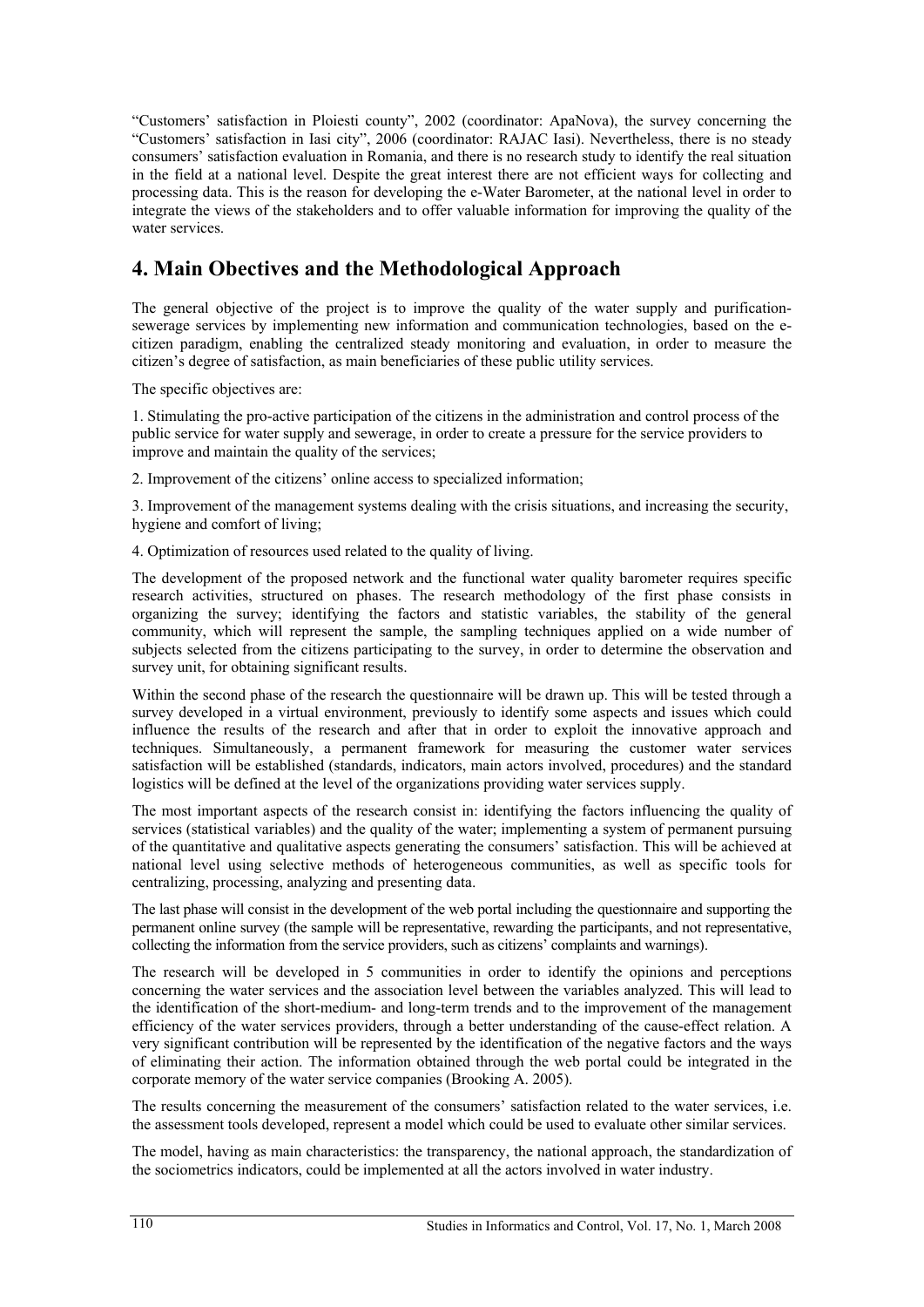#### **5. Generic Architecture for the e-water Barometer**

The actual use of the ICT technology involves the development of various efficient web based systems for the developing, storing, analyzing, reporting data on drinking water, as part of the water safety plan, which focuses on records concerning the water quality, pressure, security of supply and also on the customers' satisfaction [31]. The Environmental Protection Agency (EPA) has developed a web based system for providing the customers with relevant information about the safety of their drinking water empowering citizens to make informed choices by using the comprehensive geographic information system (GIS) interface that allows users to have accurate information in the area of interest.

For our country, the development of a web platform, which will include the adequate sociometrics analysis [6] and the specific tools for the results processing and interpretation will represent an innovative tool for the assessment of the drinking water quality. These will take into account various investigation methods, including the classic survey, based on representative demographic samples, surveys developed at the end of an incidental operation, web surveys without demographic representative samples or with induced demographic representatively (the computer selects on a random basis a number of consumers corresponding to the diagrams of representation). The open access to the measurements results represents an innovative approach, facilitating the control of the citizen upon the public service.

Other important finding of the project is represented by the efficient networking method of the water services stakeholders. The project has a holistic approach of the water services quality, supporting the development of an integrated view of all actors' contribution in the field, as illustrated in the figure no. 1. The scheme highlights the interconnectivity among the standardization and control organizations (National Authority for Standardization and Control of Public Utility Services – NASCPUS), customer protection organization (Customer Protection Office – CPO), services providers, public local authorities and citizens, in order to measure on a realistic basis the quality of the water services.



**Figure 1.** Water Quality Networking

The water barometer [12] has as main goal to improve the communication flows from the services providers to the citizens and vice-versa, in order to increase the operational efficiency through a better decisional process and the transparency in this sector. A main concern is represented by the identification of the best ways to prevent and react in crisis situation.

According with the framework for the evaluation of the water services and the quality of the water, the generic architecture of the e-Water Barometer is represented in the figure 2.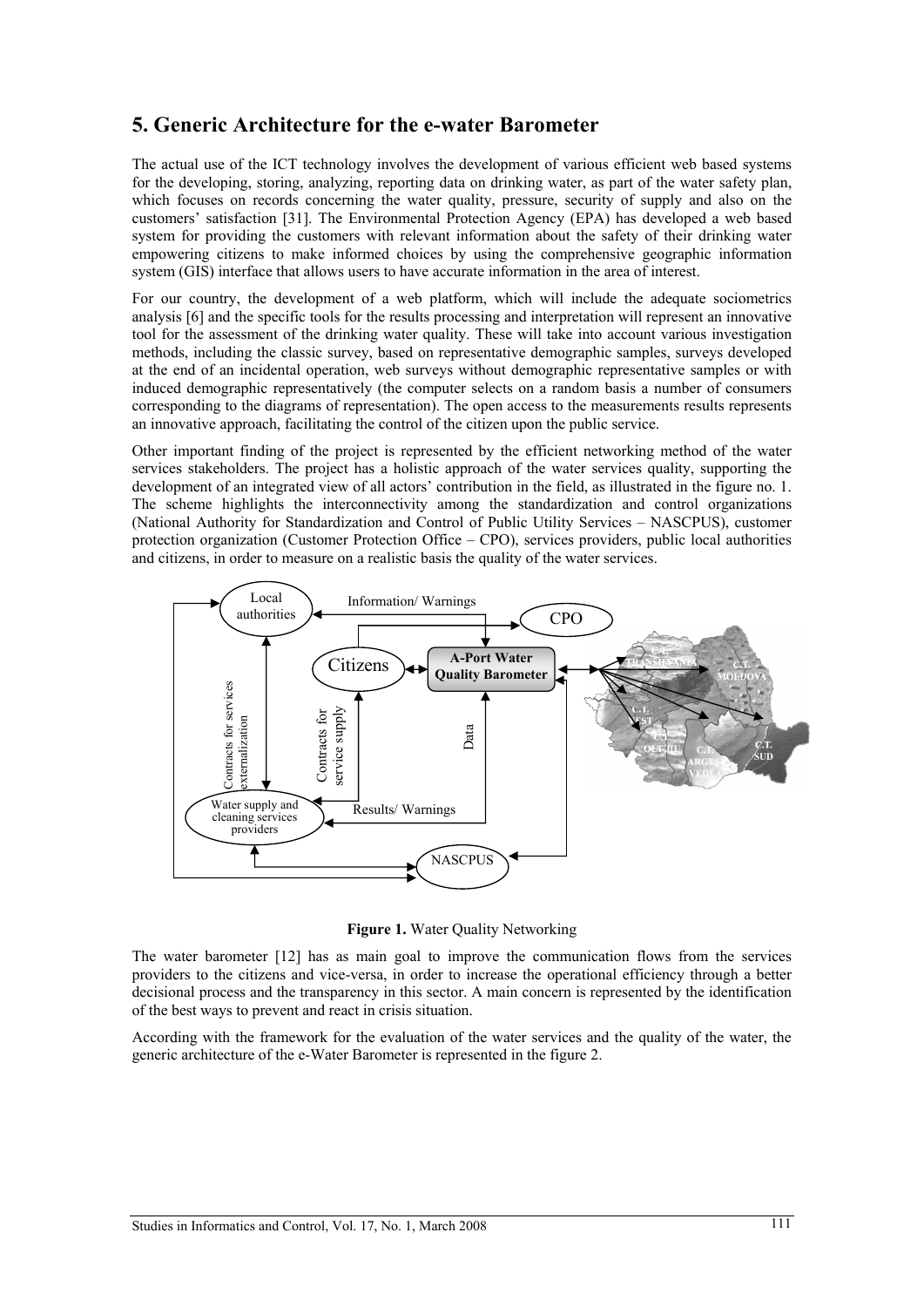

**Figure 2**. Public water utility services Barometer

The virtual portal will have two main interfaces: one for the link with the specialists in the water services and the other for the access of the end-users. One of the main functions of the water service quality platform is represented by the administration of the data gathered from the water service providers, distributed on geographic areas and activity areas. The portal will put at their disposal a system of online signing up, loading and updating the particular data and a validation system thanks to which the information registered will be validated and accepted to be published by the portal administration. The citizens will have at their disposal an interactive map for accessing the information delivered by the operators, on geographic areas.

Other specific function of the e-Water Barometer is to store significant information concerning the legislation, standards and the best practices in the field of the water quality. This knowledge base offers an open access for the citizens and experts in order to be informed and to better understand the objective perspective in the area. The digital content of the knowledge base will be used in the various benchmarking analysis performed on regular basis.

A very important functionality of the portal is represented by the evaluation of the water quality from the point of view of the consumers. The information collected from the end-users (business entities or citizens), through various questionnaires, will be processed in order to measure the citizens' satisfaction concerning the quality of the water and the services supplied by the operators. Other forms will be dedicated to track down in real time a critical situation.

The intelligent interface will develop various reactions according to the specific interpretation of the data received from the citizens. The most important automatically performed functions are: processing and integration of the data collected through the portal and supplied by the operators and end-users; statistical processing of the data; generating reports that should distinguish both the existent correlation and the evolution trends in the field; supplying statistical information and graphs with public character; generating alerts and warnings in order to allow notification in real time, using the email and/or phone (mobile phone) calls, computer various signals etc.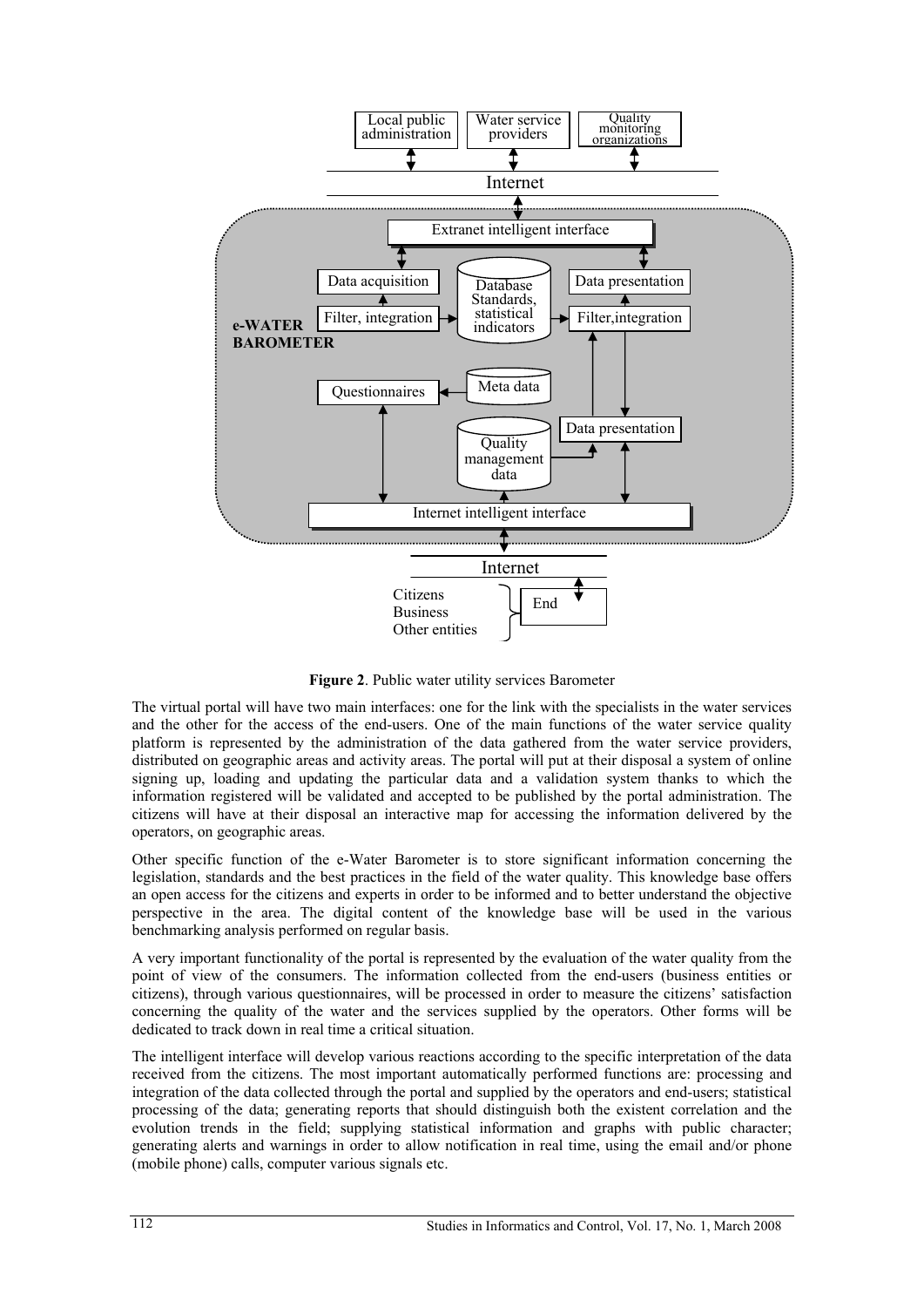Various presentation tools will be used in order to display and transfer the significant information and knowledge acquired as important platform resources. The automatically dissemination of the information will be another important function of the web platform.



**Figure 3.** Generic stakeholders in the water quality and water services evaluation

The platform will support the direct interaction through discussions forum with a structured hierarchical set of issues or free comments or opinion expression. Other debates or focus groups will be generated with a moderator in order to find solutions for specific issues related to water quality and water services quality, as well as for improving the management of the portal and of the knowledge and information involved. The open access to the portal and to the discussions forum will be provided only for those users who will provide identification data and consequently will be registered as users of the portal.

The implementation of this generic architecture involves technical solutions for the development of the infrastructure supporting the various virtual processes, the information management, as well as communication techniques according to the open communication standards (flexible access from various platforms, including mobile devices).

The new democratic-centric view represents a real challenge for the public administration, which is directly responsible for the delivery of the utility public services.

The benchmarking tools could operate comparing the standards, the providers' indicators and the end users' satisfaction, contributing to the improvement of the services' quality. This approach aims at developing virtual iterative processes in order to increase the quality of the water services and the public administration activity.

The generic stakeholders' model for the water quality assessment and the evaluation of the quality of the water services, using the archetype concept, is presented in the figure 3.

#### **6. Conclusions**

The project will contribute to the development of knowledge in the socioeconomic and ICT fields, focusing on the social and economic value of drinking water. In the ICT field the project aims at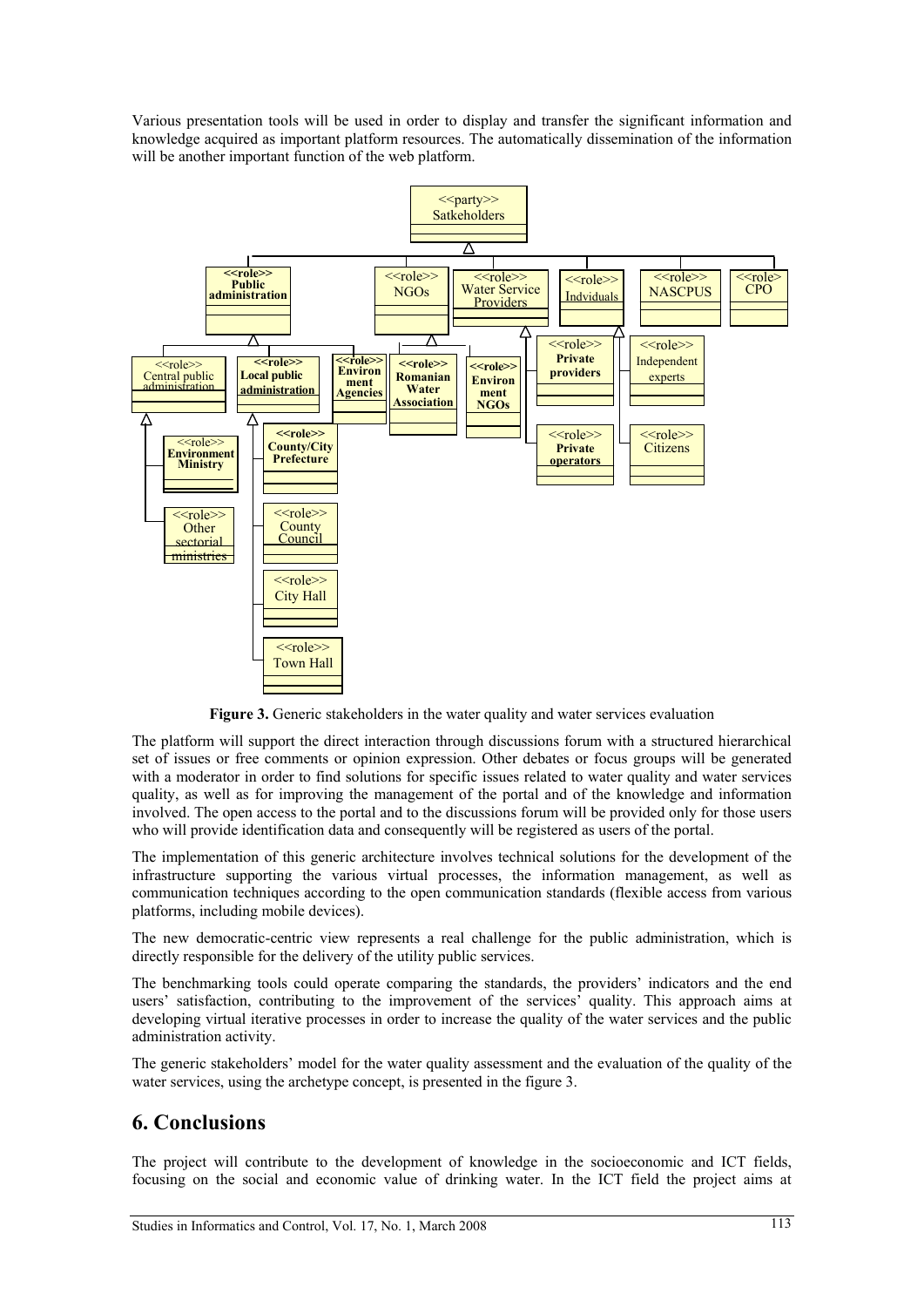developing a web portal with an intelligent interface, which will support the interconnectivity of all actors involved in water services and the improvement of their quality. In the socio-economic field the project will contribute to the development of the citizens' behavior models and the improvement of the efficiency of the water public services and their quality. In the field of statistics the project will contribute with new methods and research instruments for the consumers' degree of satisfaction. The complex software product will administrate all the instruments, methodologies, results, interpretations tools, access levels, updating data mechanisms. The software product will support the storage of the information in the database, the current update of the information and the complex data processing, in order to offer an accurate interpretation of the data. The interface will provide data graphic presentations of the indicators analyzed correlated with the demographical structures. It will also ensure a free online access to information in the benefit of the citizens and of the local authorities responsible for providing public services of water supply and treatment of the wastewaters.

The main results of the project are:

1. The national web portal to ensure the online access of the citizens to specialized water services information;

2. The automatically acquisition, storage and processing of the requirements and complaints of the citizens through the web portal aiming at measuring the quality of the services, identifying the possible crisis situations and warning the public authorities;

3. Citizens' behavior models in order to improve the interaction of the various actors involved in water services;

4. New methods and techniques used in the survey and evaluation of the collected data, using a virtual environment;

5. Efficient procedures for the management of the quality of the water services and crisis situations;

6. Models for optimizing the allocation of resources by the local authorities.

The potential beneficiaries of the project are the citizens, the more than 1500 local authorities, the water services providers (approximately 100 licensed operators). The dissemination of the results will be an important pillar of the project and it will cover all the phases of the research. The transparency of the citizens' perception regarding the quality of the specific water services could be a pressure factor for the effectiveness and the efficiency of the local public administration towards the management of a vital resource. The citizen becomes an active and permanent participant in measuring the efficiency of local management in the field mentioned above. The development of the citizens' pro-active behavior leads to the development of the civil society, and of the civic spirit in general. On the other hand, because of the growth of purification expenses (sometimes also for treatment) and the inadequate behavior of the enduser, the service providers are rushing for the development of educational programs. This is an important positive impact on the environment. The satisfaction degree expressed by the end-users regarding the water supply and the sewerage-purification are strictly connected to the environment quality, as it appears as a consequence of the activities for collecting and treating residual waters.

We also try to improve the quality of the online conducted surveys, by using effective weighting systems that would bring the results of on-line surveys into line with other large scale random surveys, avoiding the disturbing subjective factors in the web-based approach [27]. We take advantage of the effectiveness of the online surveys approach, as an alternative to traditional methods, by performing the surveys yearly and by motivating the people to have a more responsible civic behavior.

This project aims at developing a concrete tool to support the consumer policies, which need to be supported by relevant information and data in order to adjust policies and set the appropriate priorities. In order to successfully implement the proposed system a set of political measures will be needed to develop the organizational frame and to support the improvement of the water systems.

# **REFERENCES**

- 1. ANTONESCU, C., **Regional Development in Romania**, Ed., Oscar Print, Bucharest, 2003.
- 2. BROOKING, A., **Corporate Memory: Strategies for Knowledge Management**, Thomson, 2005.
- 3. \*\*\* CAPGEMINI, **Online Availability of Public Services: How Is Europe Progressing?,** Web Based Survey on Electronic Public Services, Report of The Fifth Measurement, October 2004, European Commission, Directorate General For Information Society And Media,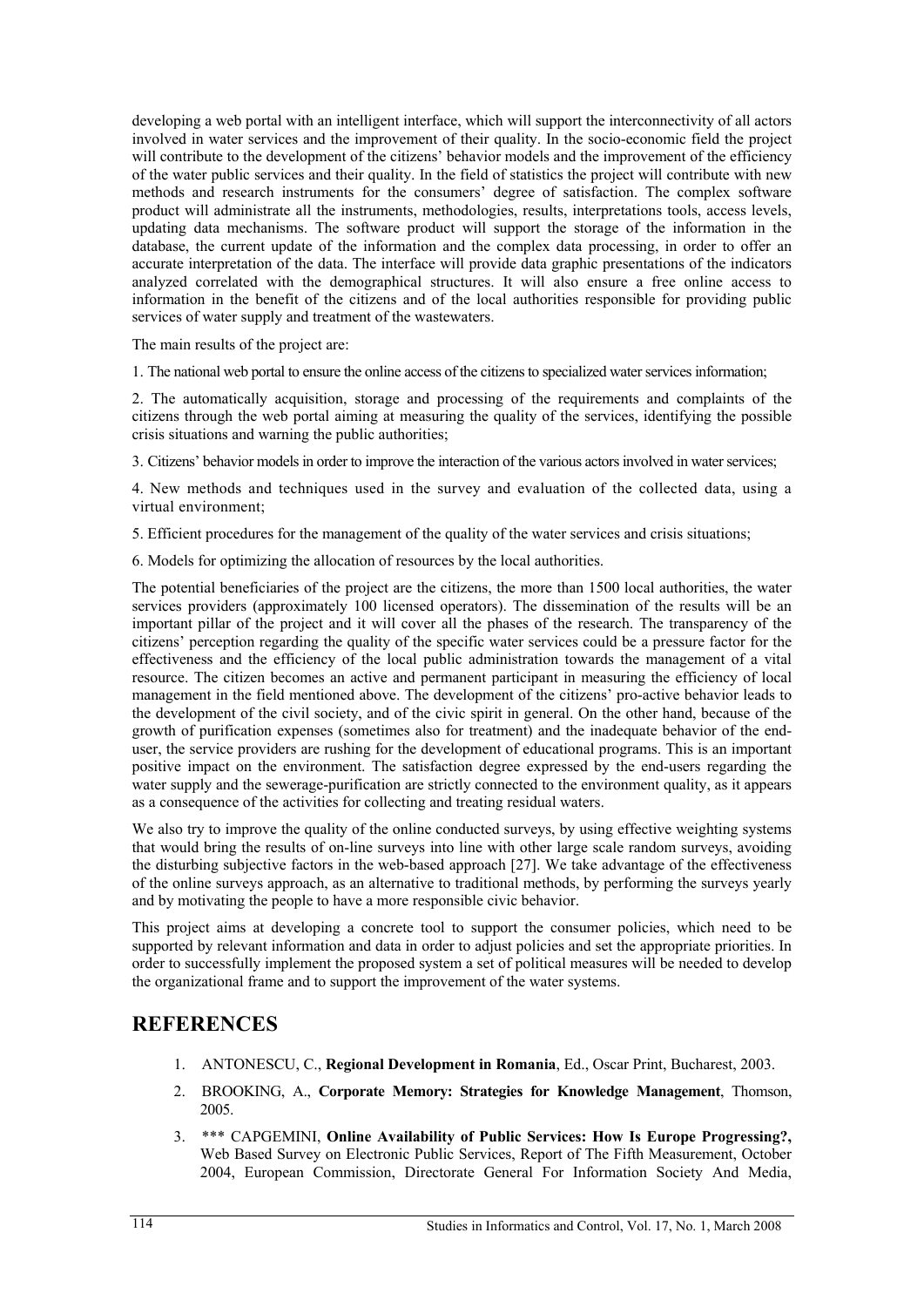http://ec.europa.eu/information\_society/eeurope/ 2005/doc/all\_about/online availability public\_ services\_5th\_measurement\_fv4.PDF

- 4. DAVIS, J., **Knowledge Management**, Heidelberg, 2005,Verlag Heidelberg.
- 5. DIENG, F., **Knowledge Management Methodes et Outils pour la Gestion des Connaissances**, Paris, Dunod, 2005.
- 6. EVANS, J.R., **Statistics, Data Analysis and Decision Modeling**, Pearson/Prentice Hall, USA, 2007.
- 7. KUAN-TSAE HUANG, YANG W. LEE, WANG, R., **Quality Information and Knowledge Management**, Prentice Hall, USA, 2002.
- 8. GISLER, M., SPAHNI, D. (eds), **e-Government eine Standortbestimmung**, Verlag Paul Haupt, Bern et al, 2000.
- 9. HAGEN, M., KUBICEK H. (eds), **One-Stop-Government in Europe: Results of 11 national surveys**, University of Bremen, 2000.
- 10. \*\*\* INRA and Deloitte & Touche for DG Health &Consumer Protection 2005, **Development of indicators on consumer satisfaction and Pilot survey**, Communautés européennes
- 11. \*\*\* IPSOS INRA 2007, **Consumer Satisfaction Survey***,* European Commission Health & Consumer Protection Directorate – General.
- 12. LENK, K., **Electronic Government als Schlüssel zur Innovation der öffentlichen Verwaltung**, in: K. Lenk, R. Traunmüller (ed.), Öffentliche Verwaltung und Informationstechnik -Perspektiven einer radikalen Neugestaltung der öffentlichen Verwaltung mit Informationstechnik, Schriftenreihe Verwaltungsinformatik 20, R. v. Decker's Verlag, Heidelberg, 1999, S. 123 – 142.
- 13. \*\*\* OPTEM S.A.R.L., **European Consumers' Opinions on Certain Services of General Interest Qualitative Study in the 25 Member States - Final Report**, European Commission, Directorate General for Health and Consumer Protection, 2007.
- 14. SUTER, W., **Bericht über die Studie zu den Guichets Virtuels in der Welt**, Studie der Schweizerischen Bundeskanzlei (Copiur) vom 20. Dezember 2000, http://www.admin.ch/egov/de/GV/documents.php [27/06/2001].
- 15. TAMBOURIS, E., **An Integrated platform for Realising Online One-Stop Government: The eGOV Project**, in: Proceedings of the DEXA International Workshop "On the Way to Electronic Government", IEEE Computer Society Press, Los Alamitos, CA, 2001 (in press).
- 16. TAMBOURIS, E., **The Governmental Markup Language (GovML)**, Journal of E-Government, Vol. 1, issue 2 and Governmental Markup Language (GovML) for Online One-Stop E-Government, http://xml.coverpages.org/ni2002-02-27-a.html
- 17. TAMBOURIS, E., E. SPANOS, G. KAVADIAS, A. GASSNER, A. VARKKOLA, O. FOX, M. WIMMER, J. KRENNER, D. PAPA, C. MINETOU, J. TSALIKI, P. ELEFTHERIOU, E. MAGLARA. **An Integrated Platform for Realising Online One-Stop Government**, IST-2000-28471, 2002.
- 18. TATNALL, A., **Information Technology in the Knowledge Society**, New York, Springer Science, 2004.
- 19. WIMMER, M., **Knowledge Management in Electronic Government**, Berlin, New York, Springer Science, 2004.
- 20. \*\*\* TNS Opinion & Social 2006, **Special Eurobarometer 260 Consumers' Opinions of Services of General Interest,** Directorate General SANCO and coordinated by Directorate General Communication.
- 21. TRAUNMUELLER, R., WIMMER, M., **Directions in E-Government: Processes, Portals, Knowledge**, in: Proceedings of the DEXA International Workshop "On the Way to Electronic Government", IEEE Computer Society Press, Los Alamitos, CA, 2001 (in press)